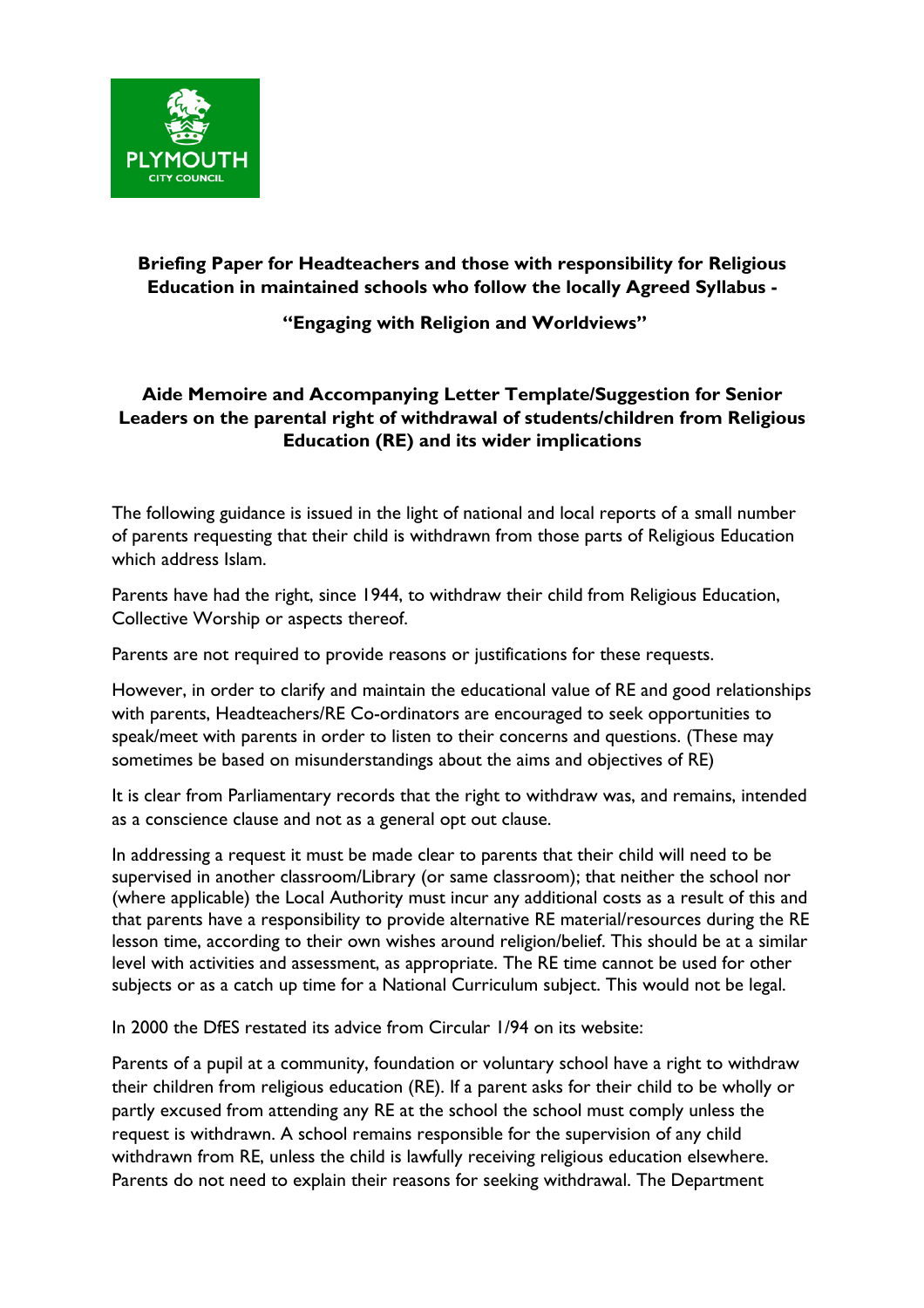recommends that to avoid misunderstanding, a head teacher may wish to clarify with any parent wanting to withdraw:

- the religious issues about which the parent would object their child being taught
- the practical implications of withdrawal
- the circumstances in which it would be reasonable to accommodate parents' wishes
- if a parent will require any advanced notice of such RE and if so, how much.

SACRE would wish to endorse this advice in that if parents are going to understand their right in full they should have this explained to them by the school.

RE is a legal and statutory requirement, although RE is not part of the National Curriculum. (This is why withdrawal from RE is possible)

There are sound educational reasons for the inclusion of RE within the school curriculum and it should be demonstrated that RE makes a significant contribution to the main aims of the National Curriculum that are:

"Every state-funded school must offer a curriculum which is balanced and broadly based, and which:

- Promotes the spiritual, moral, cultural, mental and physical development of pupils
- Prepares them, at school, for the opportunities, responsibilities and experiences of later life

*From The National Curriculum in England: Framework document September 2013* 

Michael Gove, the previous Secretary of State for Education, wrote, in his Foreword to the *National Curriculum Framework for RE – 2013:* 

"…All children need to acquire knowledge and understanding of the beliefs and practices of the religions and worldviews which not only shape their history and culture, but which guide their own development. The modern world needs young people who are sufficiently confident in their own beliefs and values that they can respect the religious and cultural differences of others and contribute to a cohesive and compassionate society."

The new Plymouth syllabus, "Engaging with Religion and Worldviews", that builds on the solid foundation of our previous syllabus, "Every Child Matters in RE", ensures that this approach is at the heart of the teaching and learning of Religious Education in Plymouth.

It is, therefore, of concern that parents would be requesting to withdraw their children from these educational aims and opportunities.

Parents may need to see a policy on RE that outlines what is taught in the school.

It will be helpful to be able to say that the school can also provide details about the curriculum followed and that this is locally determined.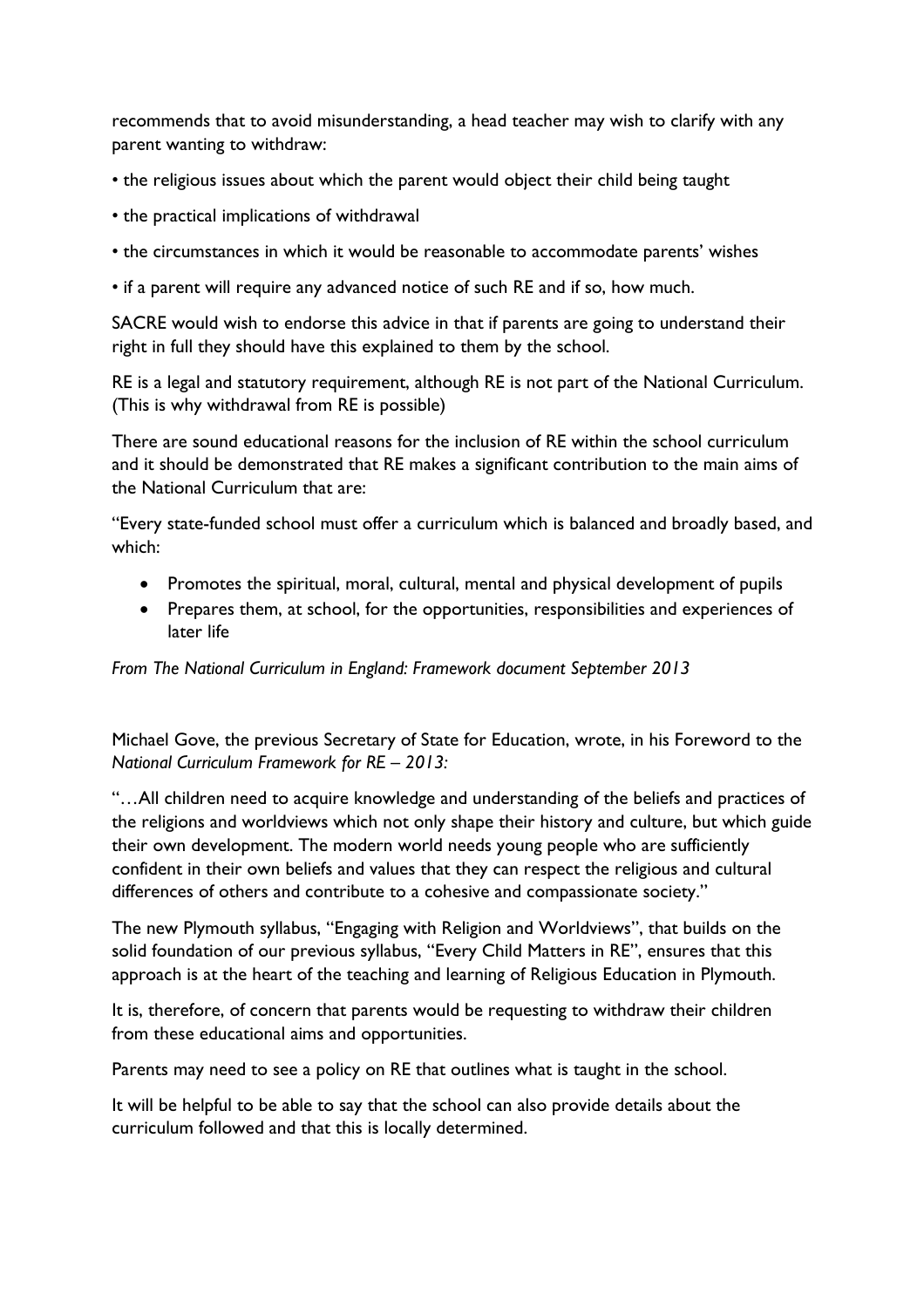Plymouth state maintained schools follow national guidelines and a framework that emphasises the importance of RE as a subject which allows for full and open enquiry of Christianity and the other main religions and belief systems. (Judaism, Islam, Hinduism, Buddhism and Sikhism. Other belief systems will also be explored as the children grow and mature, e.g. Humanism.)

Through the RE syllabus, schools also seek to emphasise a local 'Plymouth' theme to their approach, encouraging children to explore the religious and cultural heritage and diversity of our city. This will help to prepare them for life in 21<sup>st</sup> century Britain and enable them to develop the values of acceptance and compassion based on understanding the equality of all and corresponding respect for all people, especially those with different faiths and beliefs.

Jonathan Marshall:

RE Adviser to Plymouth SACRE

Karl Sweeney: Leadership Adviser, Health Wellbeing and Citizenship Plymouth City Council

----------------------------------------------------------------------------------------------------------------